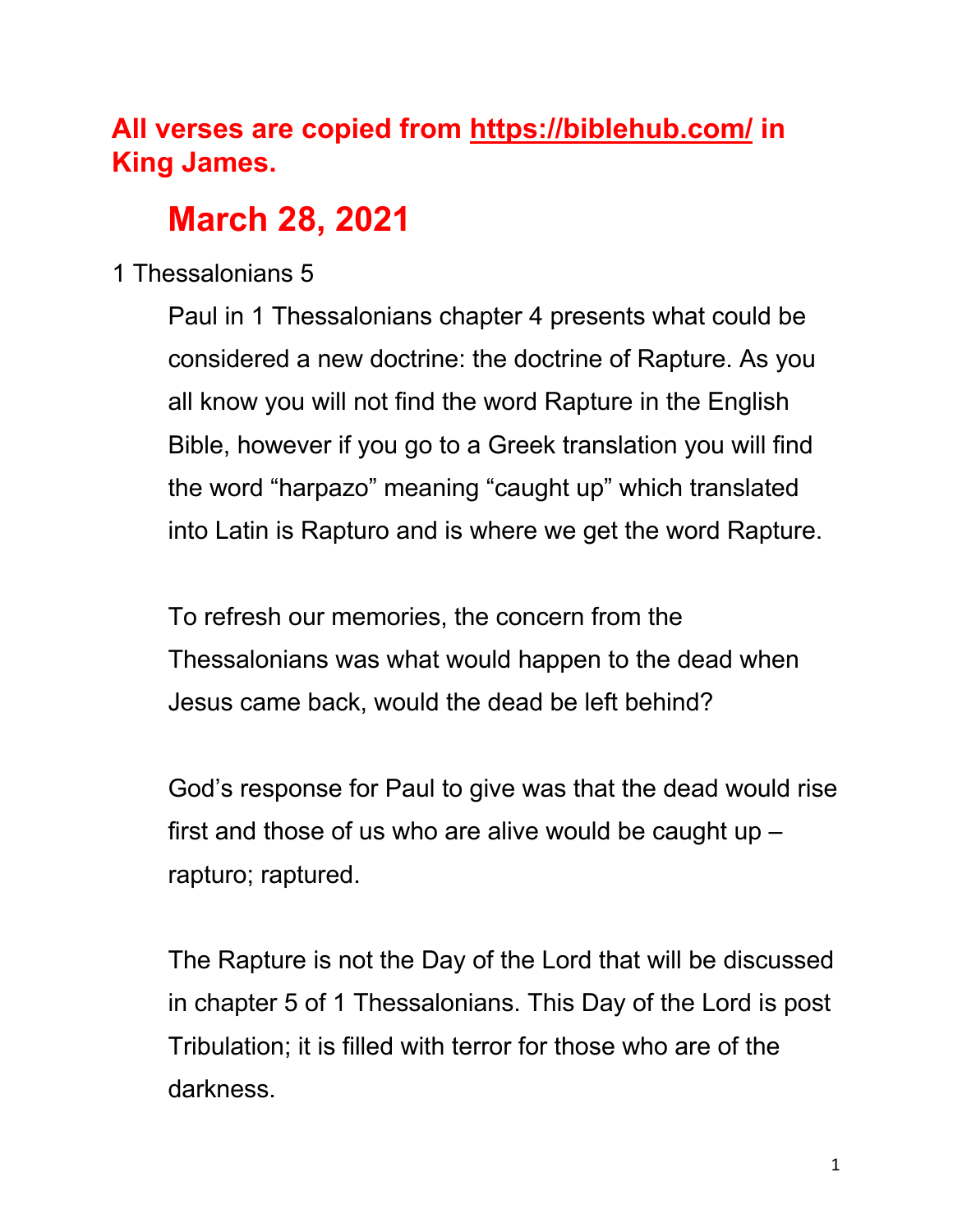#### **1 Thessalonians 5**

# **The Day of the Lord**

# **(Zephaniah 1:7-18; 2 Peter 3:10-13)**

### **1But of the times and the seasons, brethren, ye have no need that I write unto you.**

The answer to these fairly new Christian brothers in Thessalonica is odd in a couple of ways. First, they were not Jews so their knowledge of the Prophets and Law would be minimal. Yet Paul tells them something about times and seasons are of some way obvious and need not comment? Perhaps Paul had exposed them to some of the Old Testament as we refer to it today by explaining that God has a timetable, and He does nothing by chance or out of His Schedule.

The other possibility is that he is impressing upon them not to worry about what you cannot control and that would include God's timing. It is better to deal with the issues of the present day, loving, helping, sharing the Good News so that souls would be saved. Sounds like good wisdom for today!

> *Ecclesiastes 3: 1To every thing there is a season, and a time to every purpose under the heaven:*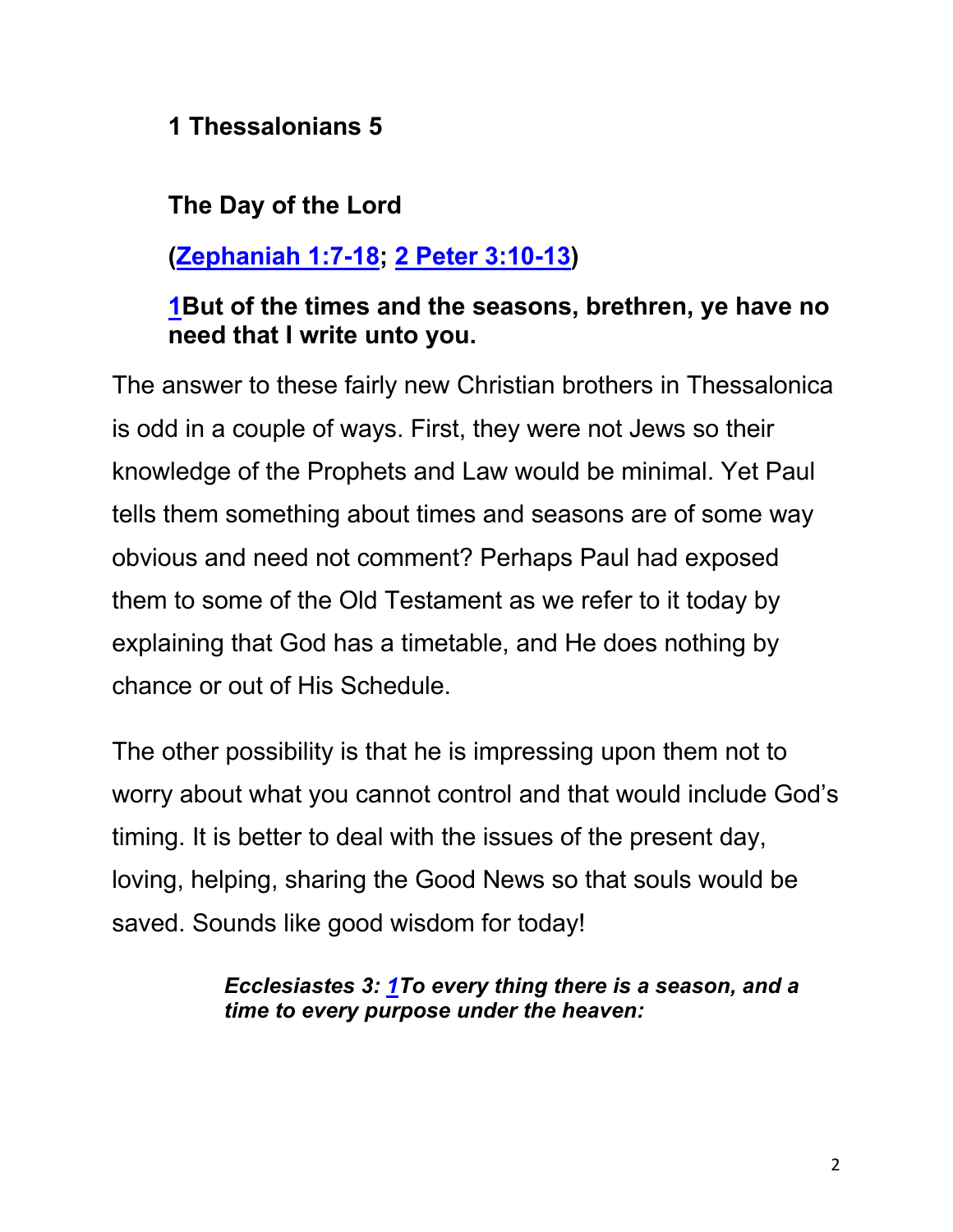### **2For yourselves know perfectly that the day of the Lord so cometh as a thief in the night.**

This is an adage or saying that embraces the idea that thieves operate normally at night so as to use darkness to their advantage. An additional advantage is that the homeowner would be asleep allowing the thief to enter in stealthily and abscond with the booty. God uses several adages like this to describe someone being able to surprise those who are not cognizant or situationally aware. The point Paul is making is that the world will not be aware of when Jesus returns nor to what end He brings with Him.

### **3For when they shall say, Peace and safety; then sudden destruction cometh upon them, as travail upon a woman with child; and they shall not escape.**

The Rapture is a sudden event that removes the Bride of Christ the Church, also referred to as the Believers in Christ, from the earth. This Church that He built is not any church with His name placed on it by mankind to be clear. There will be no Baptists, Pentecostals, Methodists, Catholics, or any other manmade religions, nor Jews nor gentiles, it will be populated with only Believers, who by the Grace and Mercy of God asked Jesus Christ into their hearts. These Believers believe that they are sinners, saved by Grace, that Jesus is the Only Son of God. That He was born of a virgin and lived a sinless life. That Jesus died on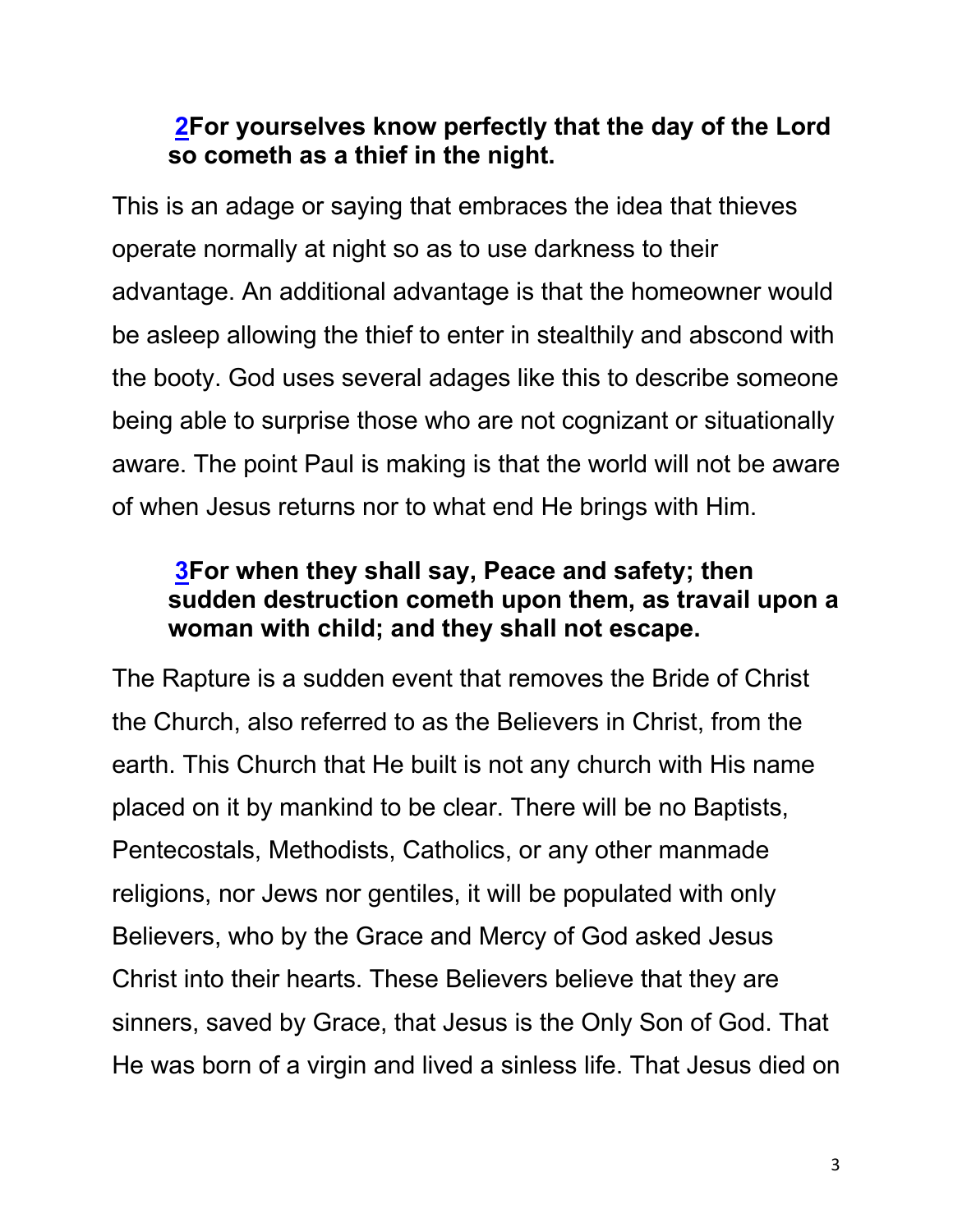the Cross for the sins of mankind, was buried and three days later raised by God by the power of the Holy Spirit to life everlasting. That those that believe those things and call on the Name of Jesus Christ as Lord and Savior are Born again and are saved by the Blood of the Lamb.

However, there are those of this world that have and will reject Jesus Christ as Lord and Savior. It is those whom Paul is speaking of as being overtaken by the Truth by Christ like a Thief in the Night. Sudden destruction will fall on them.

The Prophet Zephania also wrote about this worldwide event called the "Day of the Lord".

> *Zephania 1: 7Hold thy peace at the presence of the Lord GOD: for the day of the LORD is at hand: for the LORD hath prepared a sacrifice, he hath bid his guests.*

*8And it shall come to pass in the day of the LORD'S sacrifice, that I will punish the princes, and the king's children, and all such as are clothed with strange apparel.*

*9In the same day also will I punish all those that leap on the threshold, which fill their masters' houses with violence and deceit.*

*10And it shall come to pass in that day, saith the LORD, that there shall be the noise of a cry from the fish gate, and an howling from the second, and a great crashing from the hills.*

*11Howl, ye inhabitants of Maktesh, for all the merchant people are cut down; all they that bear silver are cut off.*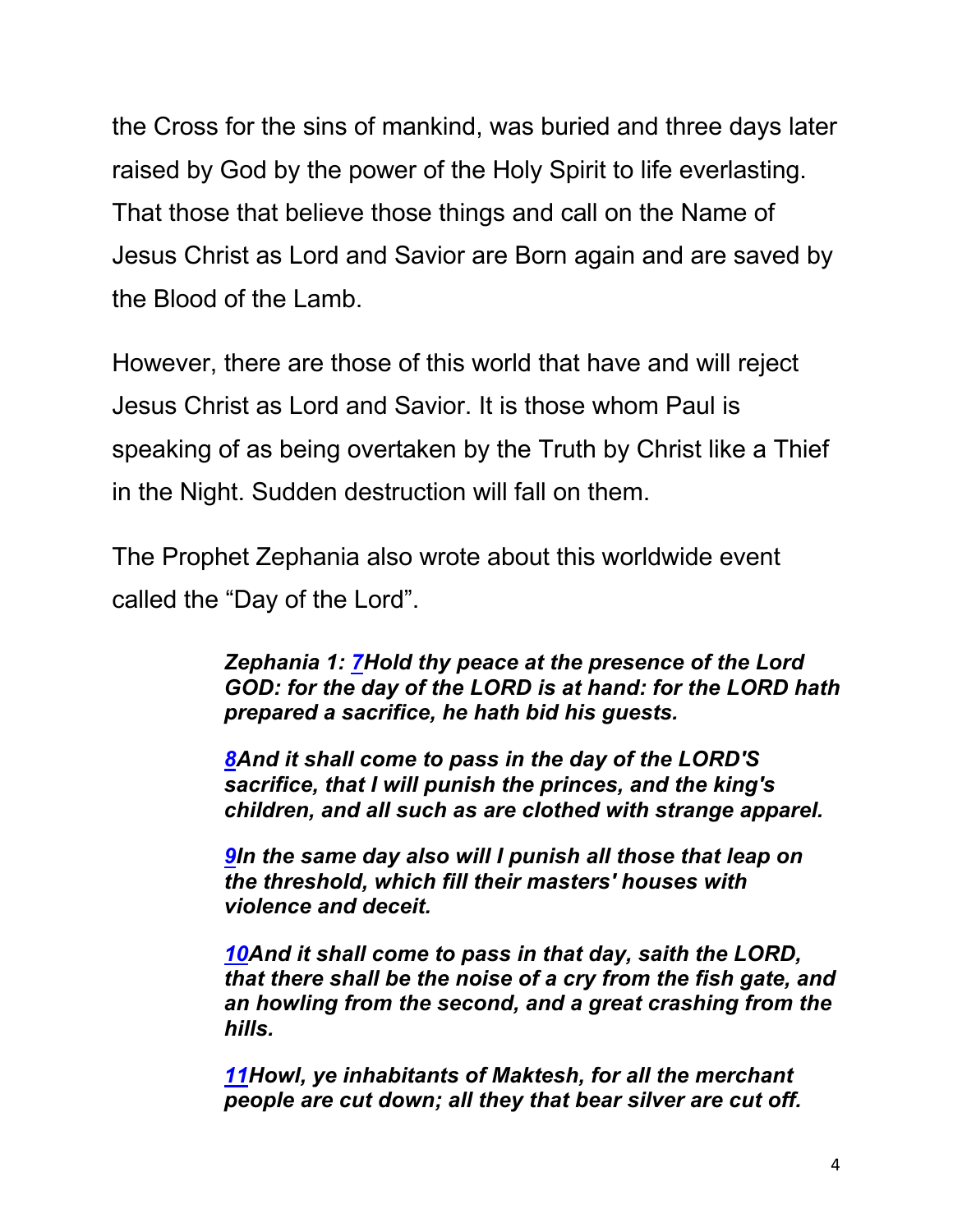*12And it shall come to pass at that time, that I will search Jerusalem with candles, and punish the men that are settled on their lees: that say in their heart, The LORD will not do good, neither will he do evil.*

*13Therefore their goods shall become a booty, and their houses a desolation: they shall also build houses, but not inhabit them; and they shall plant vineyards, but not drink the wine thereof.*

*14The great day of the LORD is near, it is near, and hasteth greatly, even the voice of the day of the LORD: the mighty man shall cry there bitterly.*

*15That day is a day of wrath, a day of trouble and distress, a day of wasteness and desolation, a day of darkness and gloominess, a day of clouds and thick darkness,*

*16A day of the trumpet and alarm against the fenced cities, and against the high towers.*

*17And I will bring distress upon men, that they shall walk like blind men, because they have sinned against the LORD: and their blood shall be poured out as dust, and their flesh as the dung.*

*18Neither their silver nor their gold shall be able to deliver them in the day of the LORD'S wrath; but the whole land shall be devoured by the fire of his jealousy: for he shall make even a speedy riddance of all them that dwell in the land.*

#### **4But ye, brethren, are not in darkness, that that day should overtake you as a thief.**

This is a declaration that as believers you will not be affected by this Day of the Lord, because believers are not in darkness but are of the light. The Light is Christ, and we will not be here for this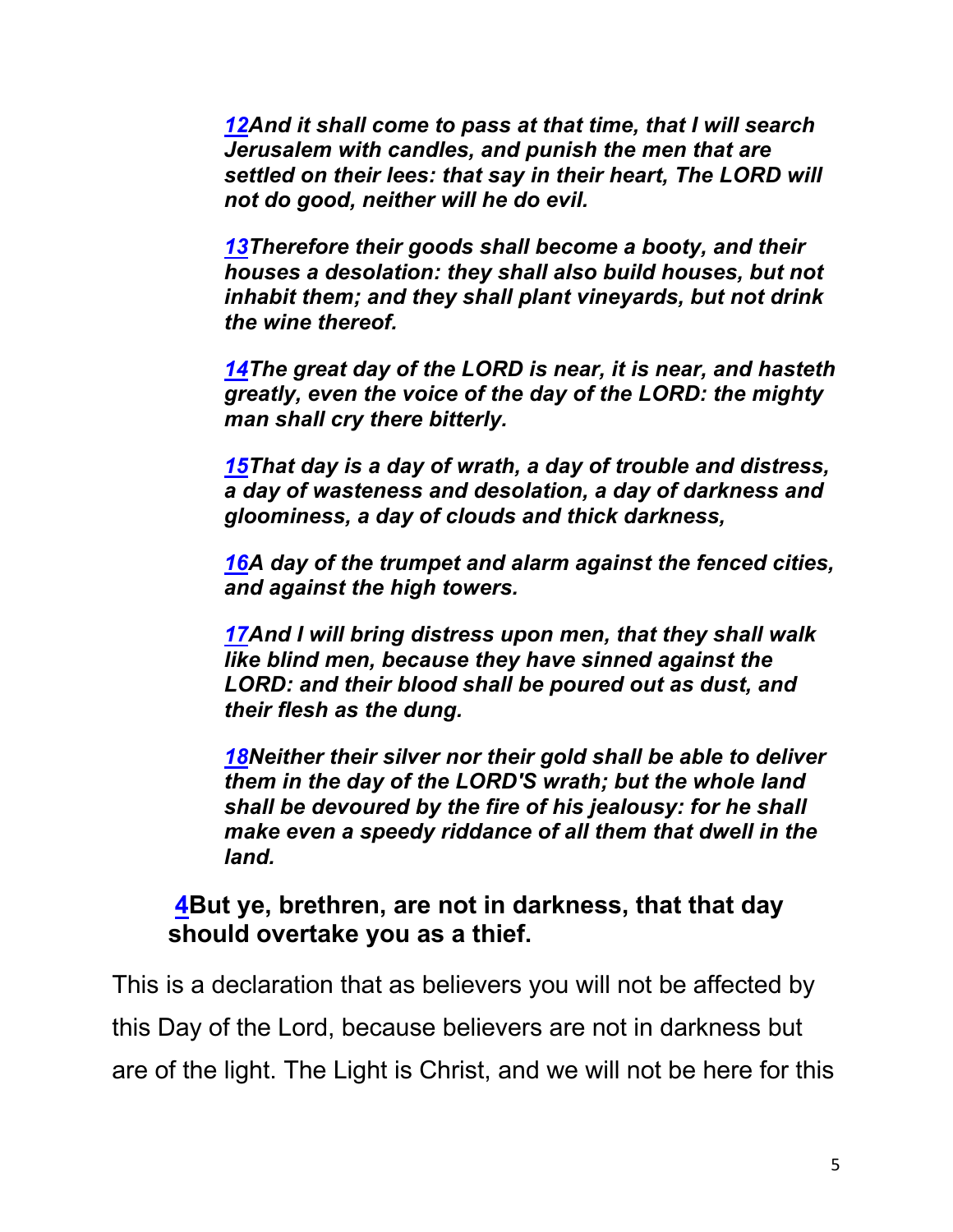Day of the Lord as mortal human beings. We will be with Christ in our resurrected bodies.

# **5Ye are all the children of light, and the children of the day: we are not of the night, nor of darkness.**

As children of the light and day we will not be on earth when this event happens, nor will any believer that had already died. We will all be with Christ.

#### **6Therefore let us not sleep, as** *do* **others; but let us watch and be sober. 7For they that sleep sleep in the night; and they that be drunken are drunken in the night.**

This is a description of those in the flesh, living as do all others who have put their trust in anything other than Christ. We see in these previous verses that humanity is carrying on as if nothing we wrong. With the current situation on earth, it causes me to consider things of prophecy in a different light. It is still not clear but the farther we go down this Covid road the picture is becoming clearer.

Think for a moment about events described in the Old Testament; the flood, events where God instructed Israel to completely destroy every man, woman and child and animal that their enemy possessed. Why would God do that? Non-believers look at that even believers look at that and think how harsh that was, why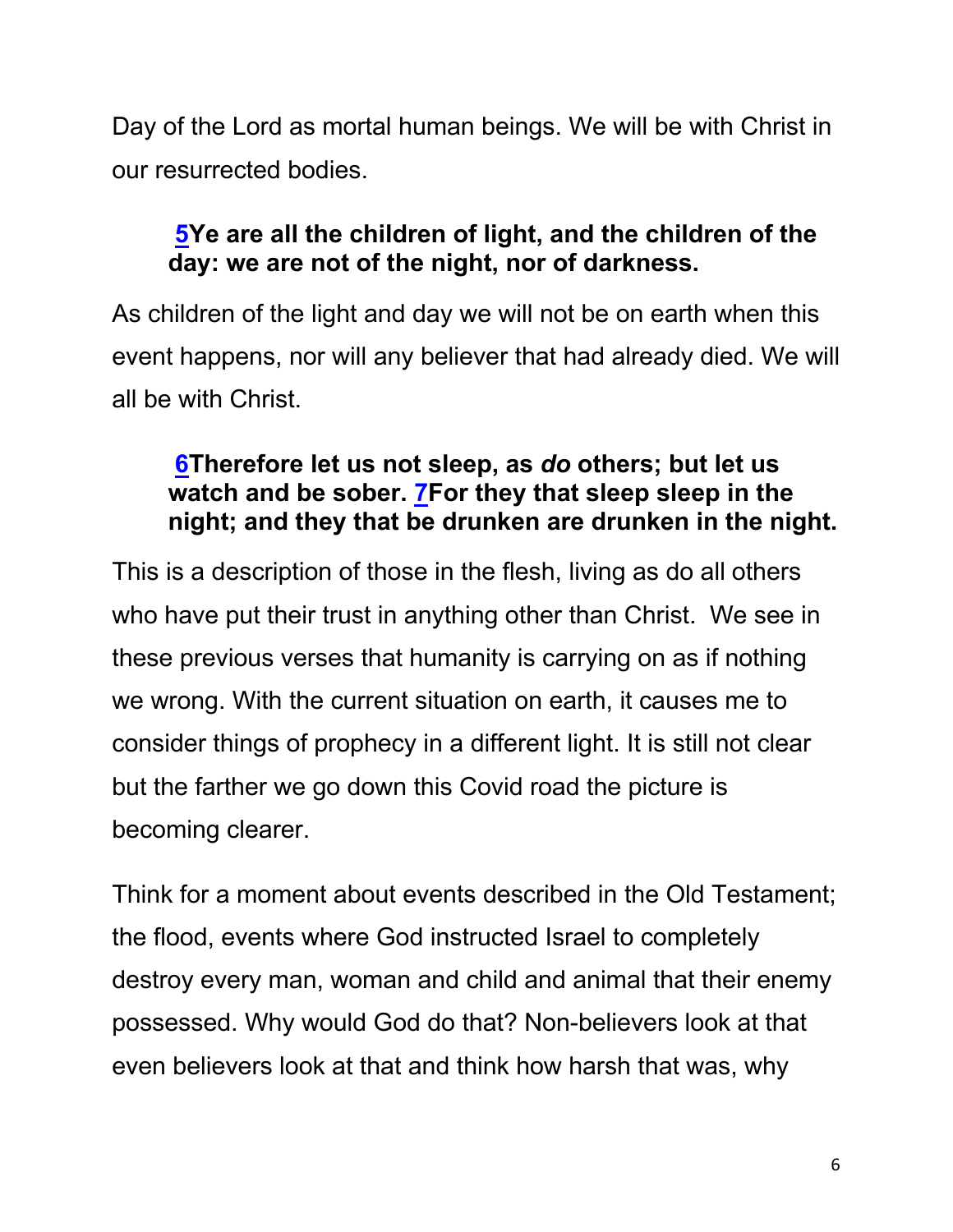innocent children. When these events come about that we are studying there will be what appear to be innocent children that God will destroy; why is there no hope? I think that is exactly what was back in time even to the flood and is now again.

We know that this occurred in Geneses 6;

*Genesis 6: 1And it came to pass, when men began to multiply on the face of the earth, and daughters were born unto them, 2That the sons of God saw the daughters of men that they were fair; and they took them wives of all which they chose. 3And the LORD said, My spirit shall not always strive with man, for that he also is flesh: yet his days shall be an hundred and twenty years. 4There were giants in the earth in those days; and also after that, when the sons of God came in unto the daughters of men, and they bare children to them, the same became mighty men which were of old, men of renown.*

There is an order to these events, let's parse them out.

- 1. Men began to multiply on earth
- 2. Daughters were born to these men
- 3. Sons of God (not men but fallen angels) saw the daughters of men that they were fair.
- 4. Sons of God took them wives of ALL THEY CHOSE. (emphasis mine)
- 5. God said "My spirit shall not always strive with man, for that he also is flesh.
- 6. God limited man's life span
- 7. There were giants in the earth in those days
- 8. The Sons of God (Giants) had intercourse with the daughters of man and "bare children to them".

Something drastic had changed with mankind from when God first created

man. What was that? The literal changing of DNA, mixing human DNA with

angelic DNA. The laws of nature do not necessarily exist in heaven, but on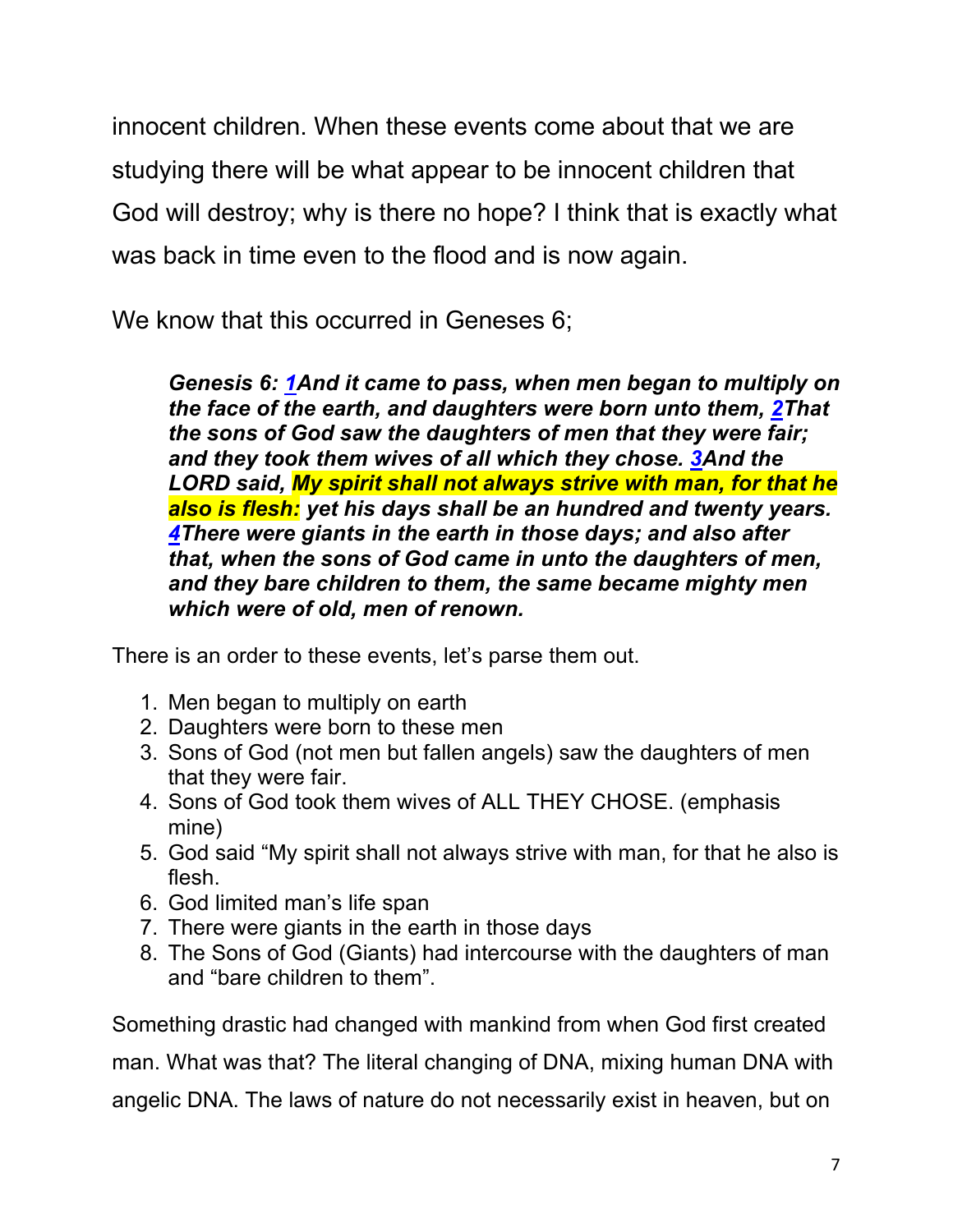earth all things created have a structure created by God. In the animal kingdom, all living things have a DNA structure; it is critical to existing on earth. The Bible does not tell us the nature of the structure of angels, but somehow from the fall, the fallen angels must have taken on some physical aspects of man specifically the genitalia. That would likely be required for these fallen angels to cohabit with human woman. The offspring would then be of a significant alteration of God's initial design of mankind and the related offspring.

Continuing in Genesis 6:

*5And GOD saw that the wickedness of man was great in the earth, and that every imagination of the thoughts of his heart was only evil continually. 6And it repented the LORD that he had made man on the earth, and it grieved him at his heart. 7And the LORD said, I will destroy man whom I have created from the face of the earth; both man, and beast, and the creeping thing, and the fowls of the air; for it repenteth me that I have made them.*

This catastrophic change within man at the fall had progressed to a point of no -return, no hope of being saved. God the Creator of all things did the unthinkable; He gave man free will. That free will God must have known would allow man to venture into things God in His Holiness would not even imagine. The sinful nature of man eventually consumed mankind, along with the injected DNA of angelic beings that may well have given man longer life span. God had to end that problem, so He brought the flood on the earth.

From that flood, Noah and his family were found to be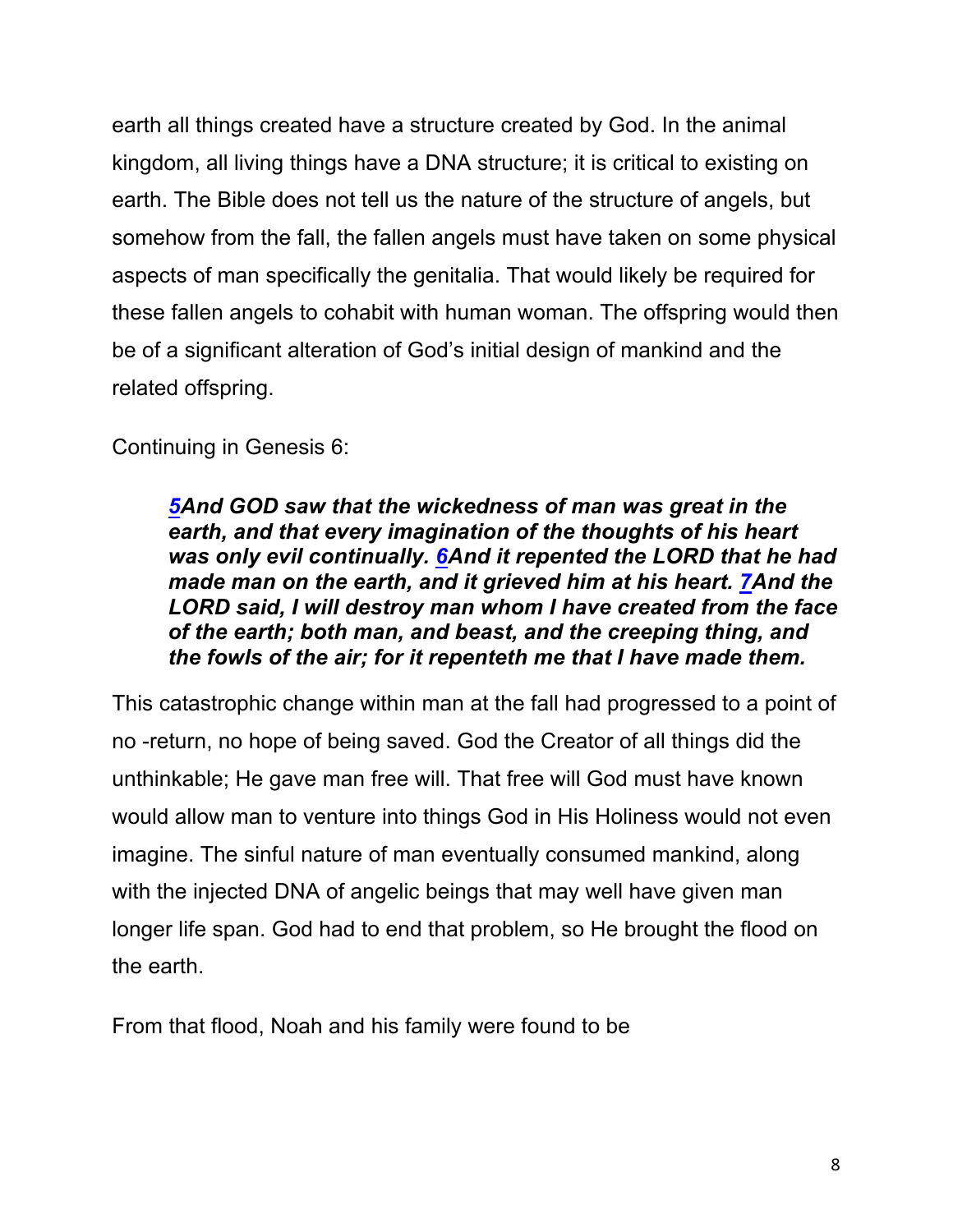*Genesis 6: continued* 

*8But Noah found grace in the eyes of the LORD.*

*9These are the generations of Noah: Noah was a just man and perfect in his generations, and Noah walked with God. 10And Noah begat three sons, Shem, Ham, and Japheth.*

*11The earth also was corrupt before God, and the earth was filled with violence. 12And God looked upon the earth, and, behold, it was corrupt; for all flesh had corrupted his way upon the earth.*

*Genesis 6:7 And the LORD said, I will destroy man whom I have created from the face of the earth; both man, and beast, and the creeping thing, and the fowls of the air; for it repenteth me that I have made them.*

We coming to that point again on the earth. There is a drastic change that has taken place over centuries of man becoming more and more evil, just like before the flood. Add to that the potential of altering human DNA so that the Blood of the Lamb is no longer sufficient to cover that sin and we have the perfect storm that was present pre-flood.

#### **8But let us, who are of the day, be sober, putting on the breastplate of faith and love; and for an helmet, the hope of salvation. 9For God hath not appointed us to wrath, but to obtain salvation by our Lord Jesus Christ,**

God makes a declaration that Believers were not appointed to wrath. This word "appointed" from Strong's Concordance is: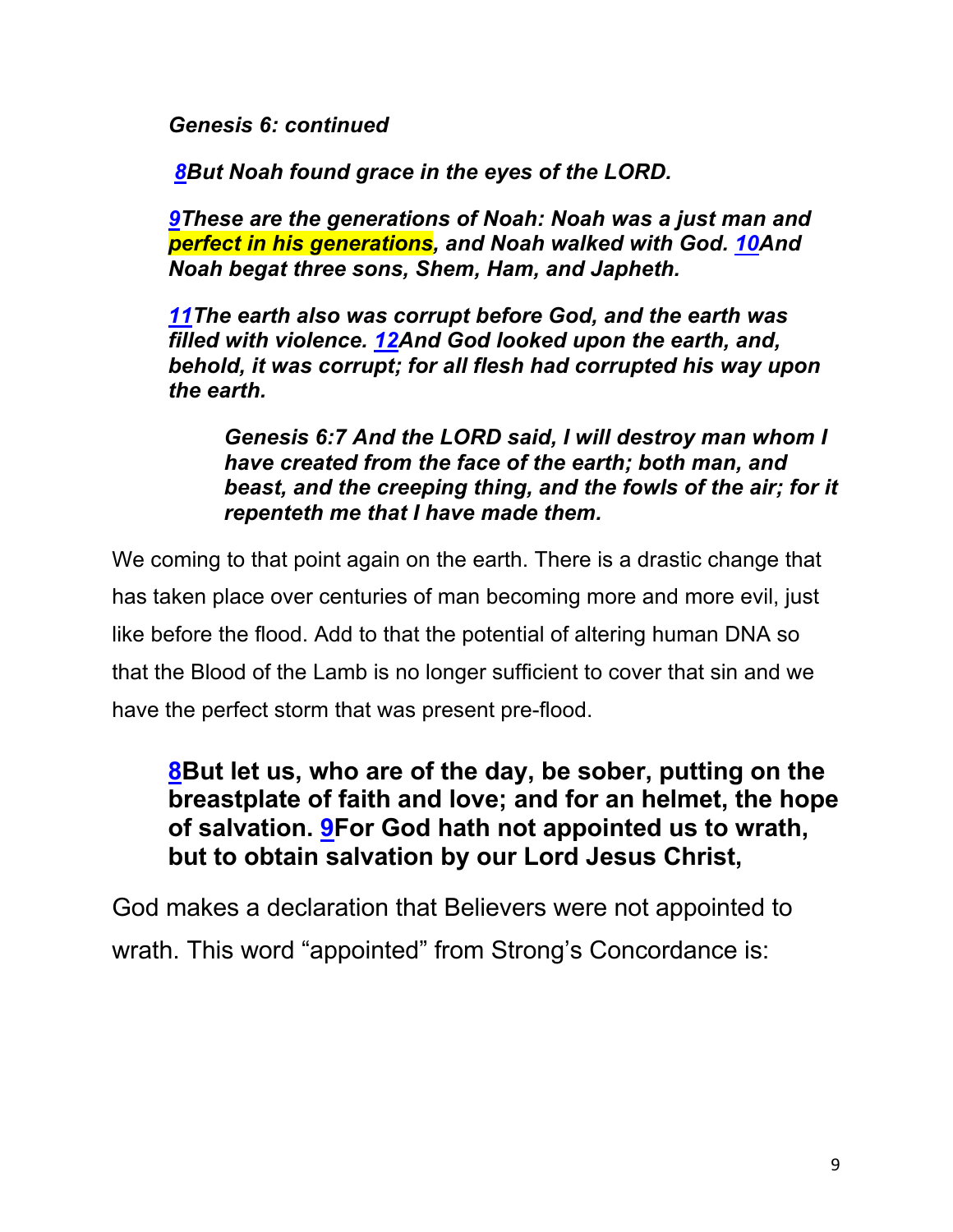Transliteration: tithémi Phonetic Spelling: (tith'-ay-mee) Definition: to place, lay, set Usage: I put, place, lay, set, fix, establish.

God did not establish as a fixed or set as the outcome that

Believers would go through the wrath that He has planned for the

earth and those who dwell on earth that have rejected His Son.

God instead "appointed" those who would believe in, have faith in

His Son Jesus Christ to "salvation". This word from Strong's

Concordance is:

Transliteration: sótéria Phonetic Spelling: (so-tay-ree'-ah) Definition: deliverance, salvation Usage: welfare, prosperity, deliverance, preservation, salvation, safety.

**10Who died for us, that, whether we wake or sleep, we should live together with him. 11Wherefore comfort yourselves together, and edify one another, even as also ye do.**

God through Paul wants to encourage the Thessalonian believers in these words. They had valid concerns over not only their own lives but for those who had already died and God through Paul, gives them comfort in this knowledge. They are told as we can assume that same direction to comfort "yourselves together, and edify one another".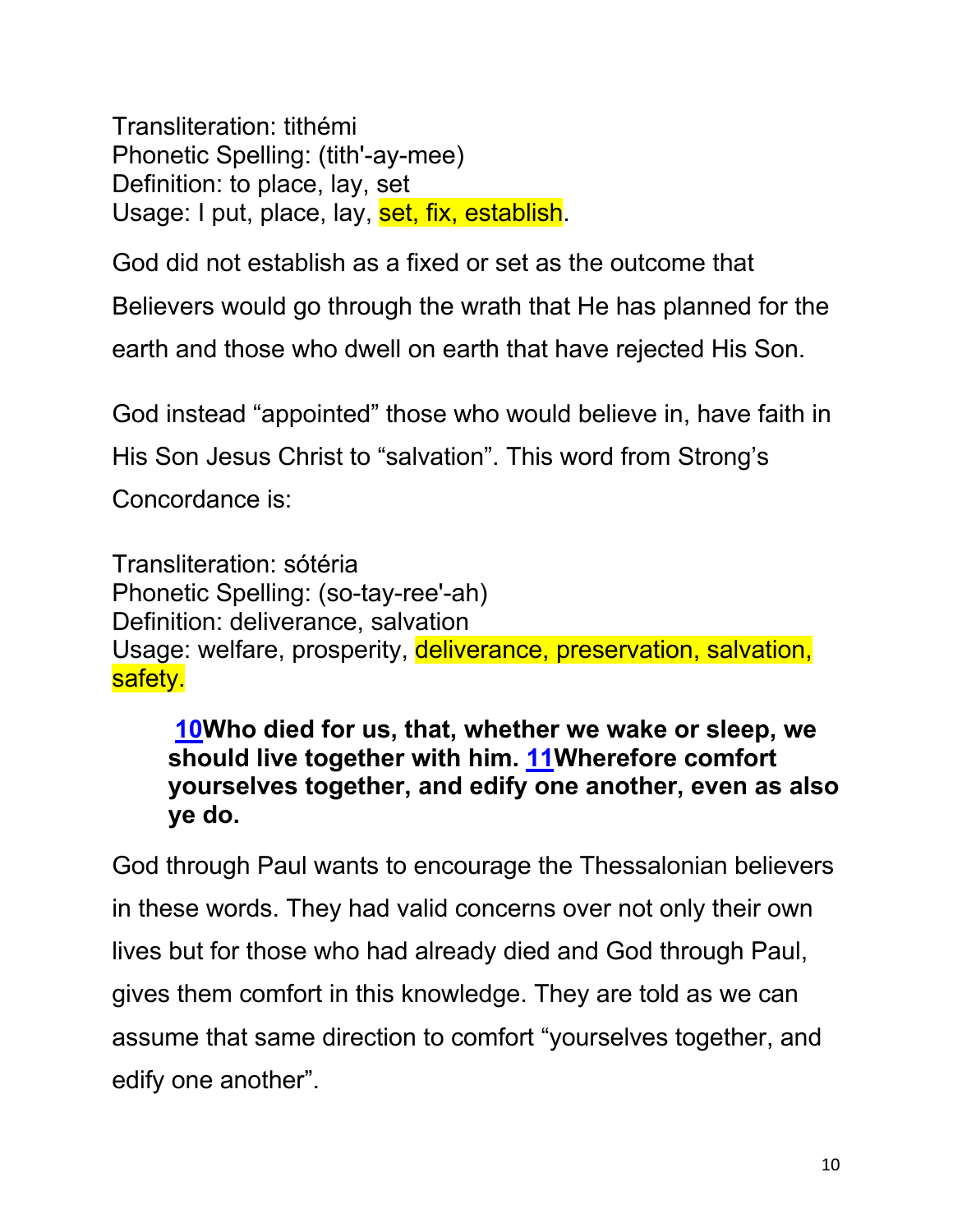# **Christian Living**

#### **12And we beseech you, brethren, to know them which labour among you, and are over you in the Lord, and admonish you;**

There are many terms some Biblical some slight alterations due to linguistics and the time the terms were used include;

Elder, Presbyter, Teacher, Pastor and many others.

#### **13And to esteem them very highly in love for their work's sake.** *And* **be at peace among yourselves.**

The direction is to show deference to those who oversee local churches as long as they walk in obedience to God. One of the ultimate outcomes by living in love is to be "at peace among yourselves".

**14Now we exhort you, brethren, warn them that are unruly, comfort the feebleminded, support the weak, be patient toward all** *men***. 15See that none render evil for evil unto any** *man***; but ever follow that which is good, both among yourselves, and to all** *men***.**

Part of carrying out the Great Commission we find is to treat gently those who are mentally challenged, and those that are weak, with patience toward all. We are also to "warn" them that are unruly, a challenge in itself, but none the less a directive from God.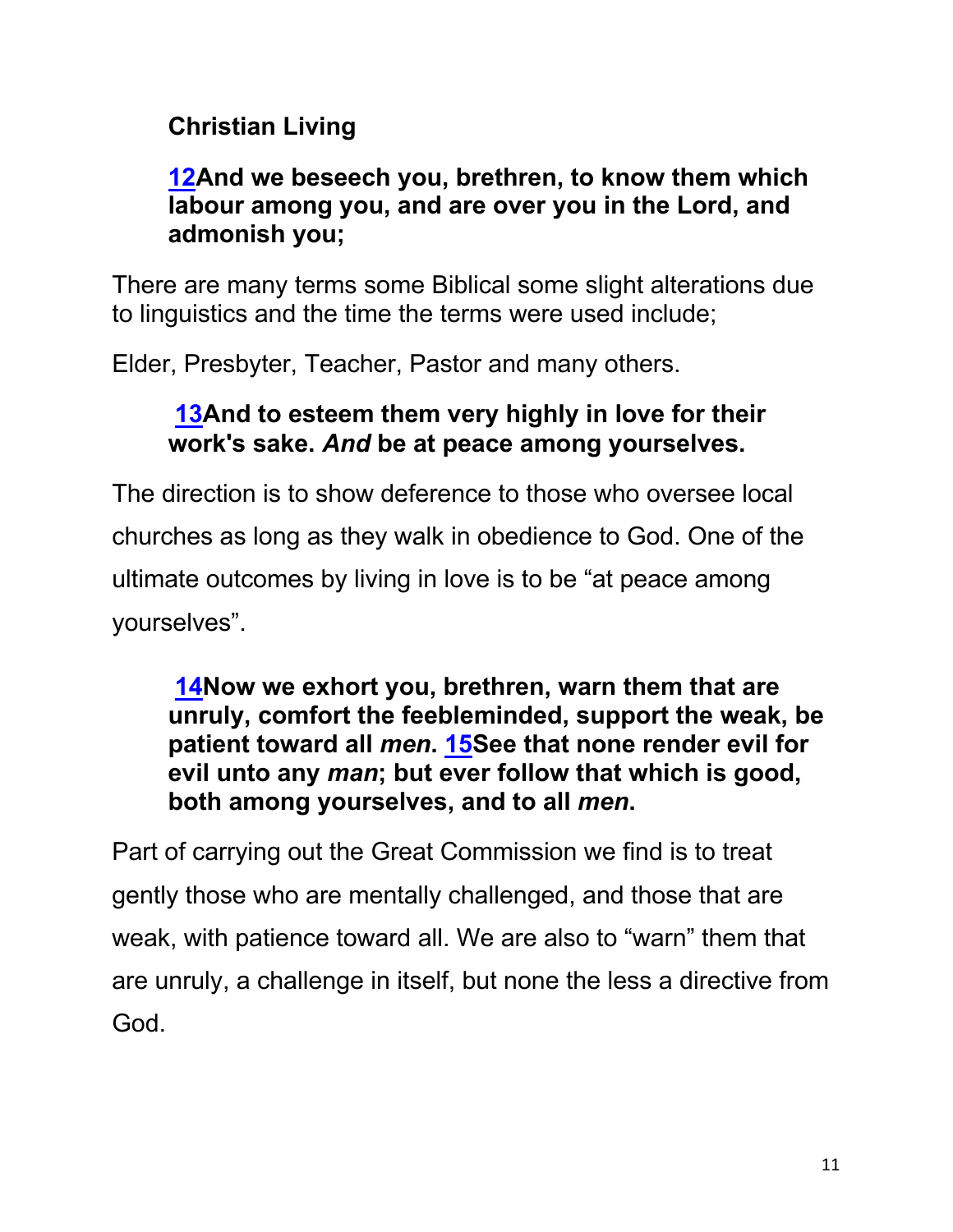#### **16Rejoice evermore. 17Pray without ceasing. 18In every thing give thanks: for this is the will of God in Christ Jesus concerning you.**

We so often wonder what is God's Will in my life and here are three specific examples, not suggestions these are clear and concise orders for each of us to carry out.

- 1. Rejoice understand who you are in God's eyes and be very happy.
- 2. Pray without ceasing as you walk through your day, have on-going conversations with God, it pleases Him and is our obligation.
- 3. Give thanks in everything, whether it seems good or not at the moment; God and Pray changes things.

*Philippians 4:11 Not that I speak in respect of want: for I have learned, in whatsoever state I am, therewith to be content.*

# **19Quench not the Spirit.**

This command is one that challenges us in several ways. How do we quench the Spirit and how do we overcome that problem?

Transliteration: sbennumi Phonetic Spelling: (sben'-noo-mee) Definition: to quench Usage: (a) I extinguish, quench, (b) I suppress, thwart.

Paul's letter to the Ephesians from God describes some of the things we as Believers might do to "quench" the Spirit.

Ephesians 4 and 5

*Ephesians 4: 17This I say therefore, and testify in the Lord, that ye henceforth walk not as other Gentiles walk, in the vanity of their mind, 18Having the understanding darkened,*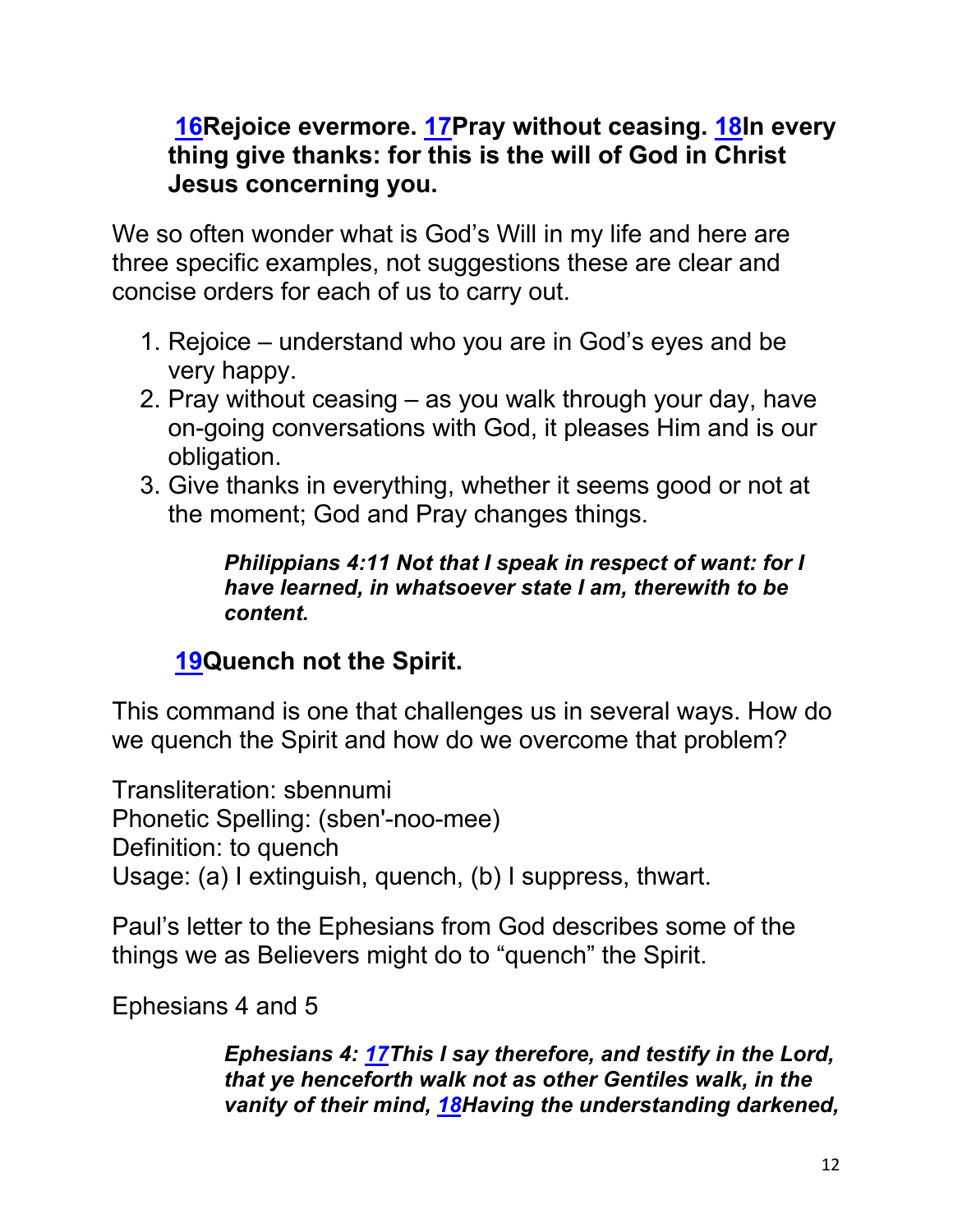*being alienated from the life of God through the ignorance that is in them, because of the blindness of their heart: 19Who being past feeling have given themselves over unto lasciviousness, to work all uncleanness with greediness. 20But ye have not so learned Christ; 21If so be that ye have heard him, and have been taught by him, as the truth is in Jesus: 22That ye put off concerning the former conversation the old man, which is corrupt according to the deceitful lusts; 23And be renewed in the spirit of your mind; 24And that ye put on the new man, which after God is created in righteousness and true holiness.*

*25Wherefore putting away lying, speak every man truth with his neighbour: for we are members one of another. 26Be ye angry, and sin not: let not the sun go down upon your wrath: 27Neither give place to the devil. 28Let him that stole steal no more: but rather let him labour, working with his hands the thing which is good, that he may have to give to him that needeth. 29Let no corrupt communication proceed out of your mouth, but that which is good to the use of edifying, that it may minister grace unto the hearers. 30And grieve not the holy Spirit of God, whereby ye are sealed unto the day of redemption. 31Let all bitterness, and wrath, and anger, and clamour, and evil speaking, be put away from you, with all malice: 32And be ye kind one to another, tenderhearted, forgiving one another, even as God for Christ's sake hath forgiven you.*

*Ephesians 5: 3But fornication, and all uncleanness, or covetousness, let it not be once named among you, as becometh saints; 4Neither filthiness, nor foolish talking, nor jesting, which are not convenient: but rather giving of thanks. 5For this ye know, that no whoremonger, nor unclean person, nor covetous man, who is an idolater, hath any inheritance in the kingdom of Christ and of God.*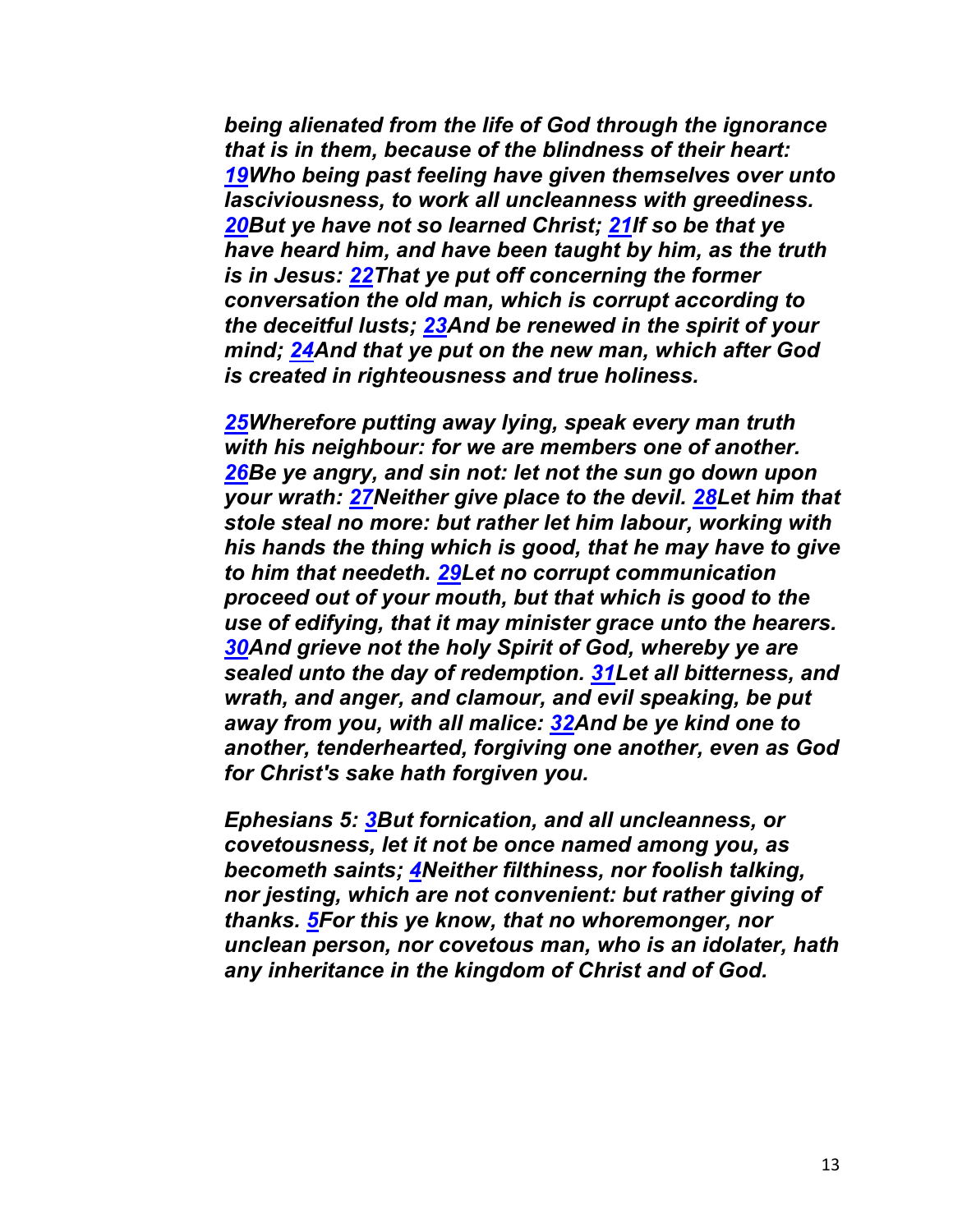#### quoted from "Got Questions"

*"We grieve the Spirit by living like the pagans (4:17-19), by lying (4:25), by being angry (4:26-27), by stealing (4:28), by cursing (4:29), by being bitter (4:31), by being unforgiving (4:32), and by being sexually immoral (5:3-5). To grieve the Spirit is to act out in a sinful manner, whether it is in thought only or in both thought and deed."*

#### **20Despise not prophesyings. 21Prove all things; hold fast that which is good. 22Abstain from all appearance of evil.**

If someone claims to "prophesy" we are to listen and not despise their prophesy, however we are to "prove" all things, holding fast to that which is good and wholesome. We not to do things that by the appearance is evil.

Just a word of caution that God warned us in the end times He said this about prophets and prophesy:

> *Matthew 24: For there shall arise false Christs, and false prophets, and shall shew great signs and wonders; insomuch that, if it were possible, they shall deceive the very elect.*

*Matthew 7:15 Beware of false prophets, which come to you in sheep's clothing, but inwardly they are ravening wolves.*

#### **Final Blessings**

**23And the very God of peace sanctify you wholly; and** *I pray God* **your whole spirit and soul and body be preserved blameless unto the coming of our Lord Jesus**